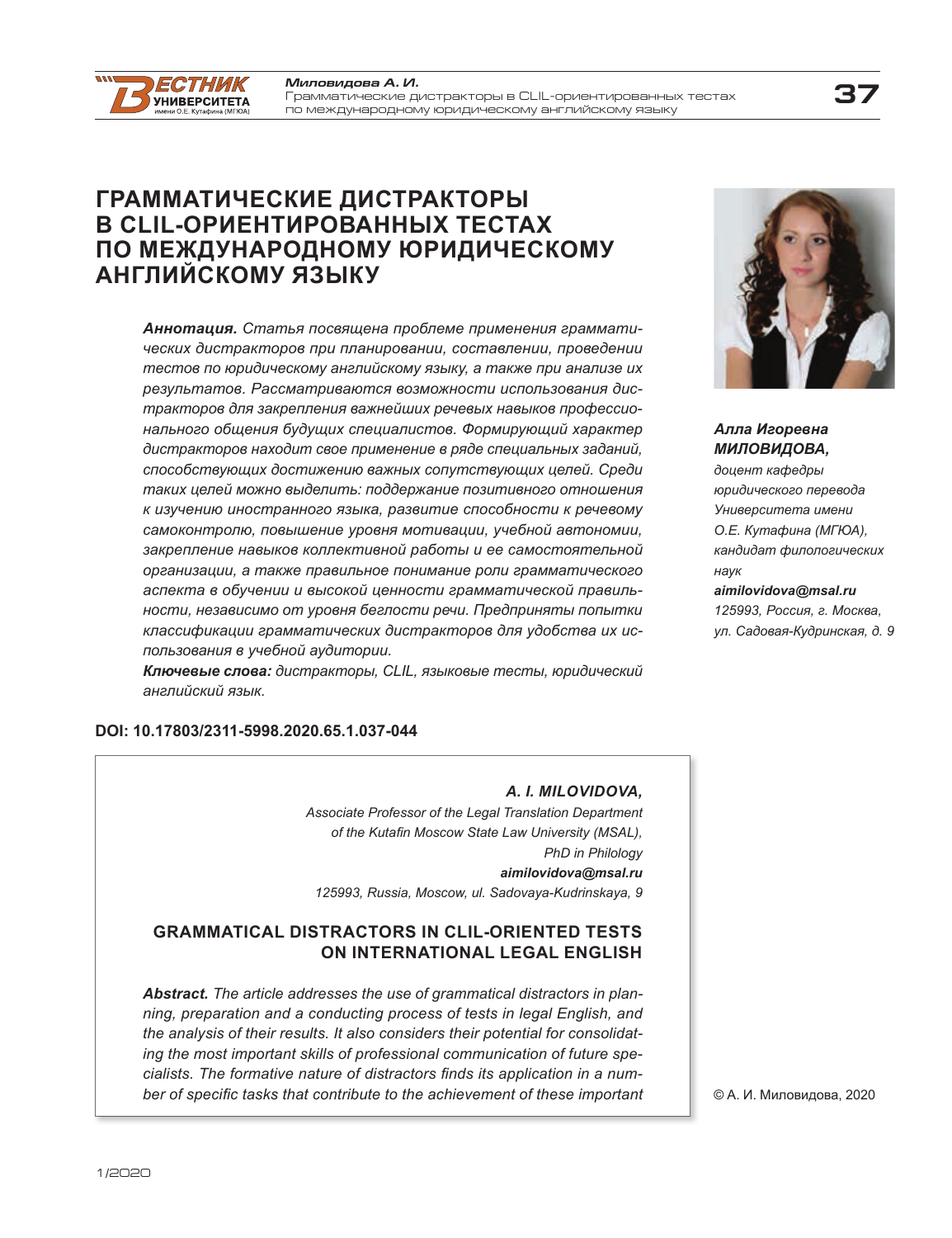

*aims. Such aims include: maintaining of a positive attitude towards learning a foreign language, the ability to self-control during the act of speaking, increasing the level of motivation and educational autonomy. They also undermine the development of teamwork skills and its organization with minimal assistance, as well as the correct understanding of the role of the grammatical aspect in learning and the high value of grammatical correctness of speech, regardless of the degree of an individual's fluency. Attempts have been made to classify grammatical distractors for learning convenience in the study room.*

*Keywords: distractors, CLIL, foreign language tests, legal English.*

#### **Specific aspects of compiling CLIL-oriented language tests**

In the modern system of higher education, programs and courses taught in foreign languages, mainly in English, are strengthening their presence. More and more universities offer joint programs with foreign higher education institutions, the possibility of obtaining double diplomas. They provide programs led by so-called visiting professors, native speakers from other countries. They tend to use English as a medium for communication and transfer of knowledge to students. Mutual recognition of academic degrees by different countries has become a significant aim for the current generation of students, as it provides professional opportunities at the international level and meets the current needs of employers of global organisations and major market leaders. This kind of teaching suggests that the assimilation of the content of academic disciplines is initially carried out in a foreign language, which is associated with certain difficulties in the perception of a linguistic, cross-cultural and psychological nature. There is an increasing need for specialists who are able not only to maintain a conversation on general topics and that in a professional environment, to perceive authentic printed materials and sounding speech of native speakers, but also to conduct scientific discussions, make presentations, act as specialists in intercultural communication, translate and interpret texts of specialised content.

The main goals of language learning in the XXI century go far beyond reading foreign fiction or simply expanding an individual's cultural horizons. Basically, it is aimed at establishing professional relations, unimpeded in terms of language and cultural barriers of moving within the territory of foreign countries and accommodation there. This determines the importance and a new status of the language of professional communication in the XXI century.

To a certain extent, the CLIL system (Content and language integrated learning $^{\scriptscriptstyle 1})$ is oriented towards the approach mentioned. It combines foreign language studies with subject study, enabling students to master the curriculum and at the same time increasing the level of their linguistic literacy by providing a large number of authentic exposures.

*Marsh D.* CLIL/EMILE — The European Dimension: Actions, trends and foresight potential. Public services Contract EG EAC. Strasbourg : European Commission, 2002.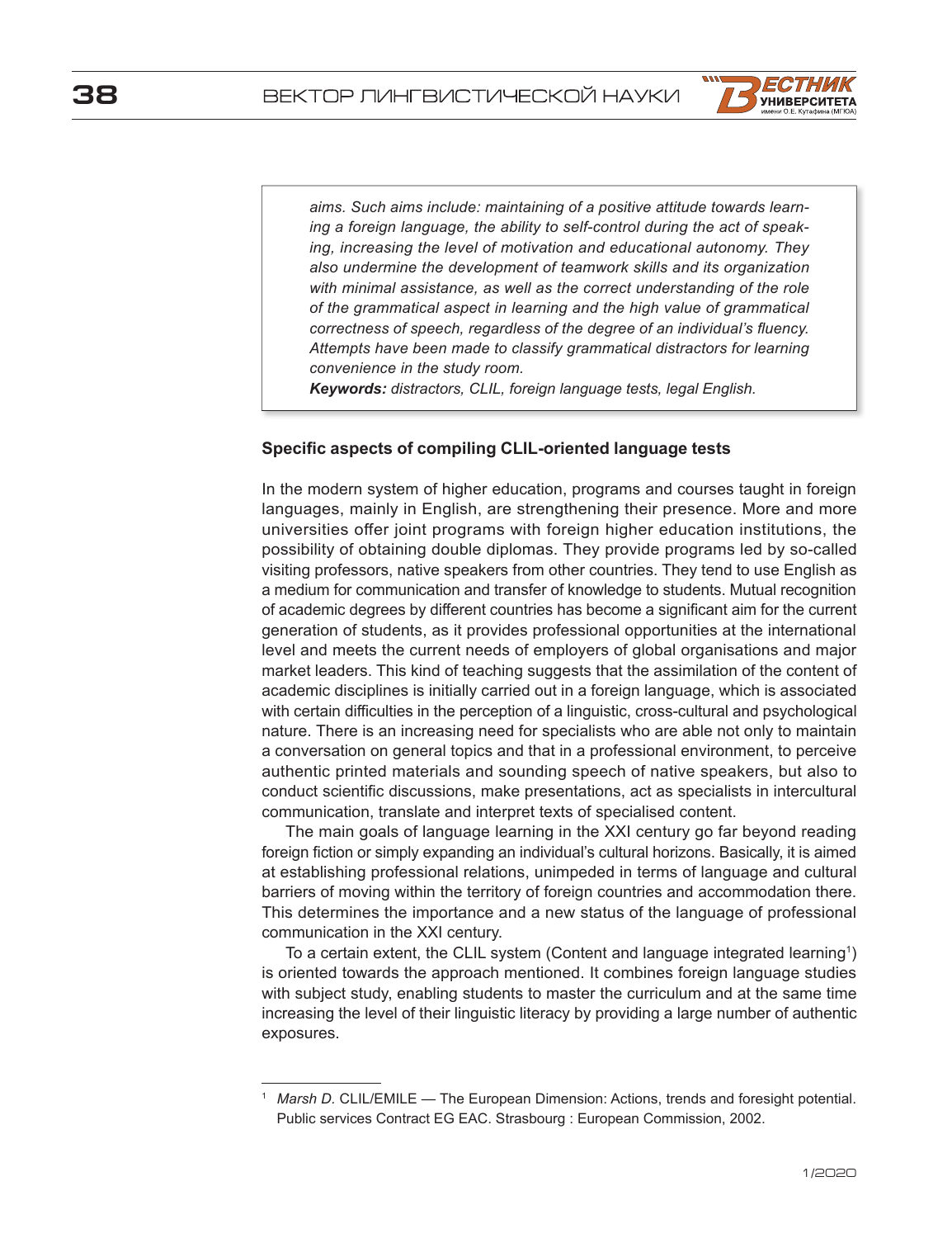With the obvious advantages of the CLIL approach specially developed for these needs, it also reveals a number of drawbacks in practice. In particular, they relate to the excessive role of a teacher in the preparation of necessary materials. Obviously, scaffolding $^2$  is a productive way to temporarily accompany the process of studying the subject, taking into account the specific features of particular groups and individuals. However, the key point in understanding the role of this method is the word 'temporary'. Scaffolding uses special techniques that increase learning motivation and provide some kind of fun during the process. At the same time, in the future, specialists will have to continue to study, develop their skills and carry out professional activities in a foreign language without the stimulating factor mentioned above or use their own resources for self-motivation, which is a separate skill that needs to be formed at an earlier stage. Adaptation of textual material to a student's level of foreign language skills is necessary, as it ensures understanding of the content. However, it does not form the skill of switching to the language level of the interlocutor, which could be successfully applied during professional interaction. By providing a constructive feedback, the teacher cannot be sure that the student will be able to independently find ways to verify the correctness of his or her solution to a language problem. By offering various ready-made glossaries, frames, tables, realia and other types of templates and samples at the lesson, the teacher ensures high efficiency of content transfer and its accessibility for perception at different levels of the students' knowledge of a foreign language. Meanwhile, it should be borne in mind that when performing real professional tasks none of these materials will be provided in advance or adapted to a particular user. The same applies to other scaffolding techniques offered by CLIL. The only way to ensure the continuity of not only knowledge, but also language skills is to constantly maintain the development of learner autonomy ${}^3$  both at the level of lesson planning and at the level of its conduct and analysis.

These challenges are observed at the stage of testing and assessing the acquired knowledge. Adequate attention should be paid to the linguistic component. While the content aspect is the most universal, independent of what language the material is presented in, the assessment of speech correctness often goes far beyond the competence of the language user. A professional linguist is expected to possess significant skills and knowledge to monitor and correct his speaking behavior in a foreign language, to verify the options chosen. A representative of a different profession, such as a lawyer, an economist, or a physicist, for instance, does not enjoy such an opportunity, since he mainly practices working with the content rather than with a linguistic component.

In many ways, when it comes to choosing the right answer, whether in real communication or in a test task in the study room, and a person doubts the correctness of his decision, he tries to guess the right option, relying on his intuition. The most challenging fact is that in the case of the linguistic component, this most often leads to a wrong choice, because the user is not a native speaker. He does not have natural communication experience, or enough background knowledge normally acquired by

 $\overline{I}$ 

*ECTHWK* **УНИВЕРСИТЕТА** 

<sup>2</sup> *Vygotsky L. S.* Mind in Society: the Development of Higher Psychological Processes. Cambridge, MA : Harvard University Press, 1978.

<sup>&</sup>lt;sup>3</sup> Milovidova A. Scaffolding for reading authentic texts of specialized content. 8<sup>th</sup> International Conference «Social Science and Humanity». London : SCIEURO, 2018. 127 p.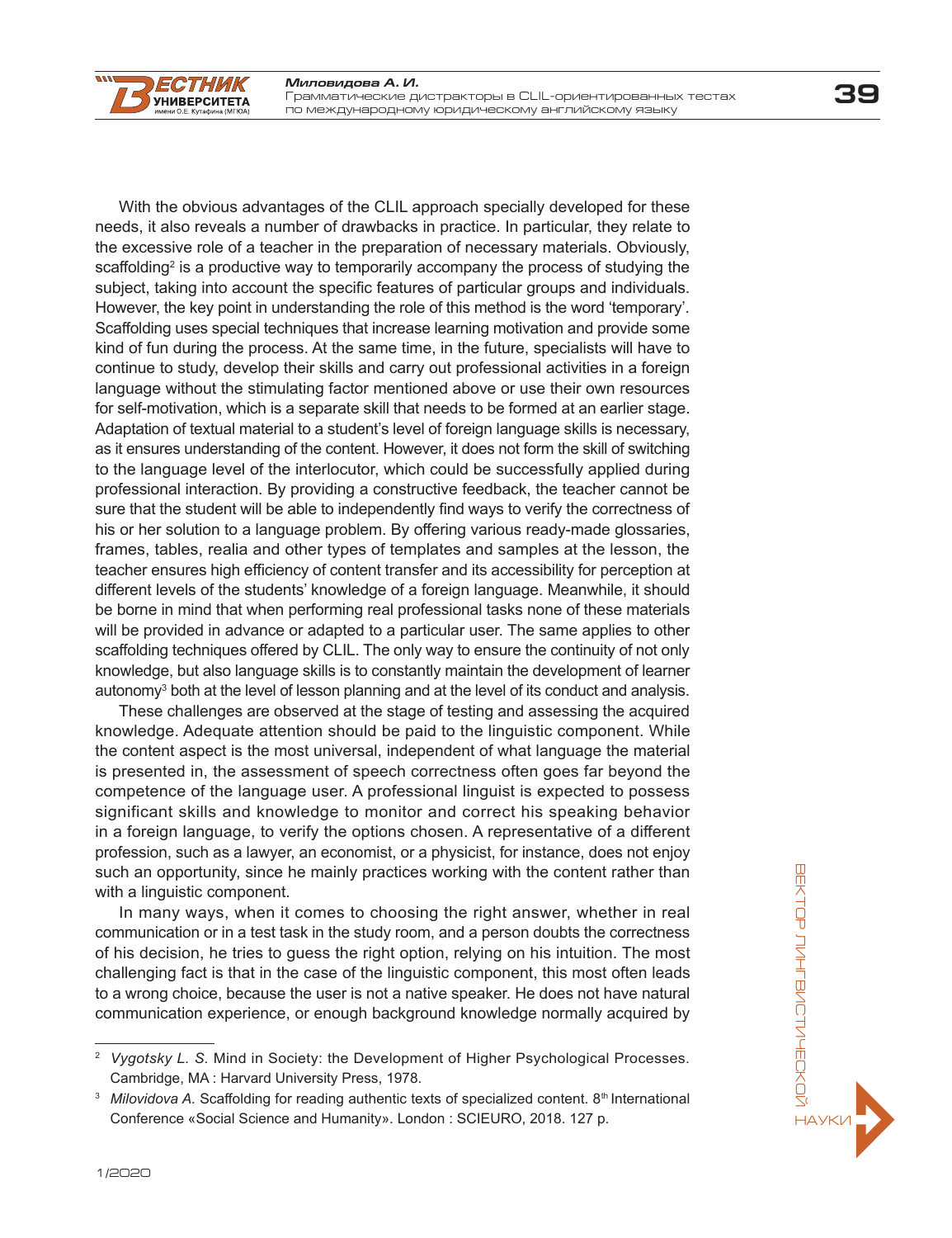

native speakers since early childhood, and does not feel the border between the natural construction required and the artificial statement produced, allowing the listener to guess by analogy about the content of the statement.

One of the previous works by the author of the present study formulated the principle of 3Ds<sup>4</sup>, necessary to ensure the completeness of the testing elements: diversity (using a greater variety of distractors), demonstrativeness (openness and obviousness of the results of learning for the student) and their diagnostic nature (providing potential for self-reflexive exercises, the opportunity to independently formulate feedbacks and to draw special attention to the difficulties especially problematic for the student). Later, another research developed the idea of language-oriented distractors in tests, the nature of which in relation to teaching legal English remains mostly lexical: «First and foremost, a significant amount of such tasks are lexical ones, testing students' knowledge of targeted legal terminology.»<sup>5</sup> The methods of using distractors based on misleading phonetic-graphic ('the Royal Accent', 'the Royal Accept', 'the Royal Assent'; 'circuits', 'circles', 'circuses'; 'probation', 'probability', 'probe') and semantic ('custom' and 'customs') similarities, real or confusing, were also analysed there.

In fact, if we take a closer look at the 'custom/customs' distractor, we notice that its features are determined not only by the semantics, but also by the grammatical category of number. This means that even a student knowing the content, trying to choose an option with the meaning of 'custom law(s)' and knowing the correct translation equivalent can nevertheless make a mistake. A properly formulated distractor-oriented statement in a test can, for example, set a misleading direction, like: the context here implies the custom law of not one, but several countries, therefore a noun in the plural form is preferable. However, using the plural form, especially with the wrong noun ('custom' — 'customs' instead of only making the plural form of the noun 'law'), changes the semantics of the word and the meaning of the whole statement: now the latter addresses customs law, meaning the procedures for transportation and payment for imported goods. This example shows that even a student's knowledge of the topical content, the legal term in the native language and its foreign equivalent, his deep understanding of the both, and the ability to explain their meanings may fail to prevent him from choosing an answer containing a distractor. In order to avoid mistakes, the respondent should turn to another level of language — the field of grammatical categories.

#### **Types of grammatical distractors**

A distractor is a special tool used in different types of tests to prevent students from guessing the answer without knowing it. It typically appears in the form of a plausible

<sup>4</sup> *Milovidova A.* Choosing the focus of CLIL assessment for teaching legal English // The priorities of the world science: experiments and scientific debate : Proceedings of the XIX International scientific conference 28—29 November 2018. Section «Philo1ogy». North Charleston, SC, USA : Create Space, 2018. P. 33—34.

<sup>5</sup> *Milovidova A.* CLIL-oriented Distractors in Legal English tests: Achievements and Perspectives. The 3rd International symposium proceedings (January 25, 2019). Berlin : Premier Publishing s.r.o, 2019. P. 87.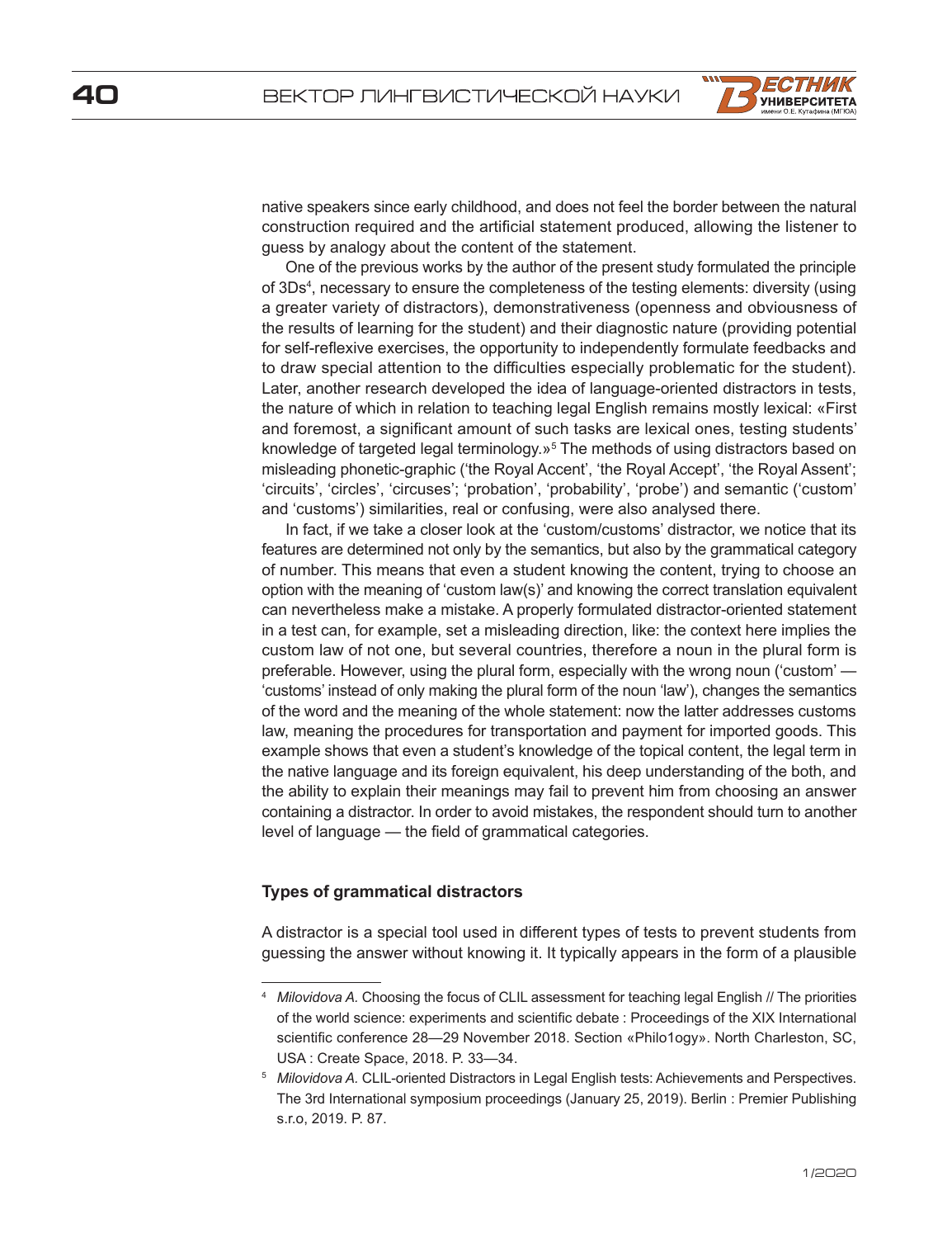

and reasonable option, still having its discriminatory power, or distinguishing ability. The study conducted reveals the following groups of grammatical distractors.

Firstly, types of distractors could be designated according to parts of speech in the English language. This group includes distractors based directly on grammatical categories and other distinctive features: time, aspect, mood, etc. (verb), number, case, etc. (noun), degrees of comparison (adjective), etc. This type of categorisation is easy to understand, objective and relatively unambiguous when classifying occurring elements into one or another category, as it is based on an established idea of the language system. It may be recommended for lower-level students of English. At the same time, it is more academic and therefore causes less research and creative interest and motivational activity. It also demonstrates less heuristic characteristics.

Another criterion for categorisation may be the level of language proficiency of students and groups. Thus, students with a lower level of knowledge of a foreign language can work with distractors aimed at distinguishing between comparatives and superlatives of adjectives and adverbs, while students with a higher level can deal with more complex cases of such use in tests, examples of substantivised adjectives, adjective structures, adverbial phrases, sentence adverbials, negative adverbs, prepositional phrases after adjectives, order of adverbs in a sequence, double comparatives, inversions for emphasizing the meaning of the adverb etc. This classification is especially useful for defining teaching methods in real-world practical conditions and for teaching mixed-ability groups, but at the same time it requires careful selection of exposures by the teacher, a thorough analysis, forecasting of possible difficulties and errors, and in some cases deeper and more complex adaptation of educational materials.

Finally, the classification may be focused on the functional use of grammatical categories, depending on whether the change in the form of a word or construction leads to a change in its meaning. For example, when describing the appearance of a wig, some students made a mistake by choosing the option 'hairs' instead of 'hair' and thereby created a comic portrait of a lawyer (just a few hairs instead of a fluffy curled wig). A law student with 'knowledges' may be rated higher than one with 'knowledge', since it is obviously a man of great erudition with knowledge in areas other than law. In a proposal about a business transaction that is unfavorable for the speaker at the enterprise, the student used a real conditional, thereby showing that he considers it as potentially possible, while the context implied that the situation is absolutely unrealistic and unacceptable in this case, rejected by the statement made by the party. In phrases like 'he must come', 'he has to come', 'he ought to come', 'he is to come', the common meaning of obligation undermined completely different causing factors, depending on the tint of the meaning of a modal verb. Besides, the statement 'we must win the case' did not imply an obligation to win the case at all costs and by any means, but only confidence in success on the basis of favorable factors. When considering the topic of the formation of the English common law system, an error in aspect (replacing Past Perfect with Past Simple) entailed an incorrect chronology of events and, thus, caused a mistake in the test task. Replacing Past Simple with Present Perfect as an attempt to show the resulting character of the action "revived" the doer, indicating that he is still a living being and can perform further actions. This type of categorising distractors is suitable for people with any level of knowledge of a foreign language, but involves active use and high degree of development of analytical skills and critical thinking.

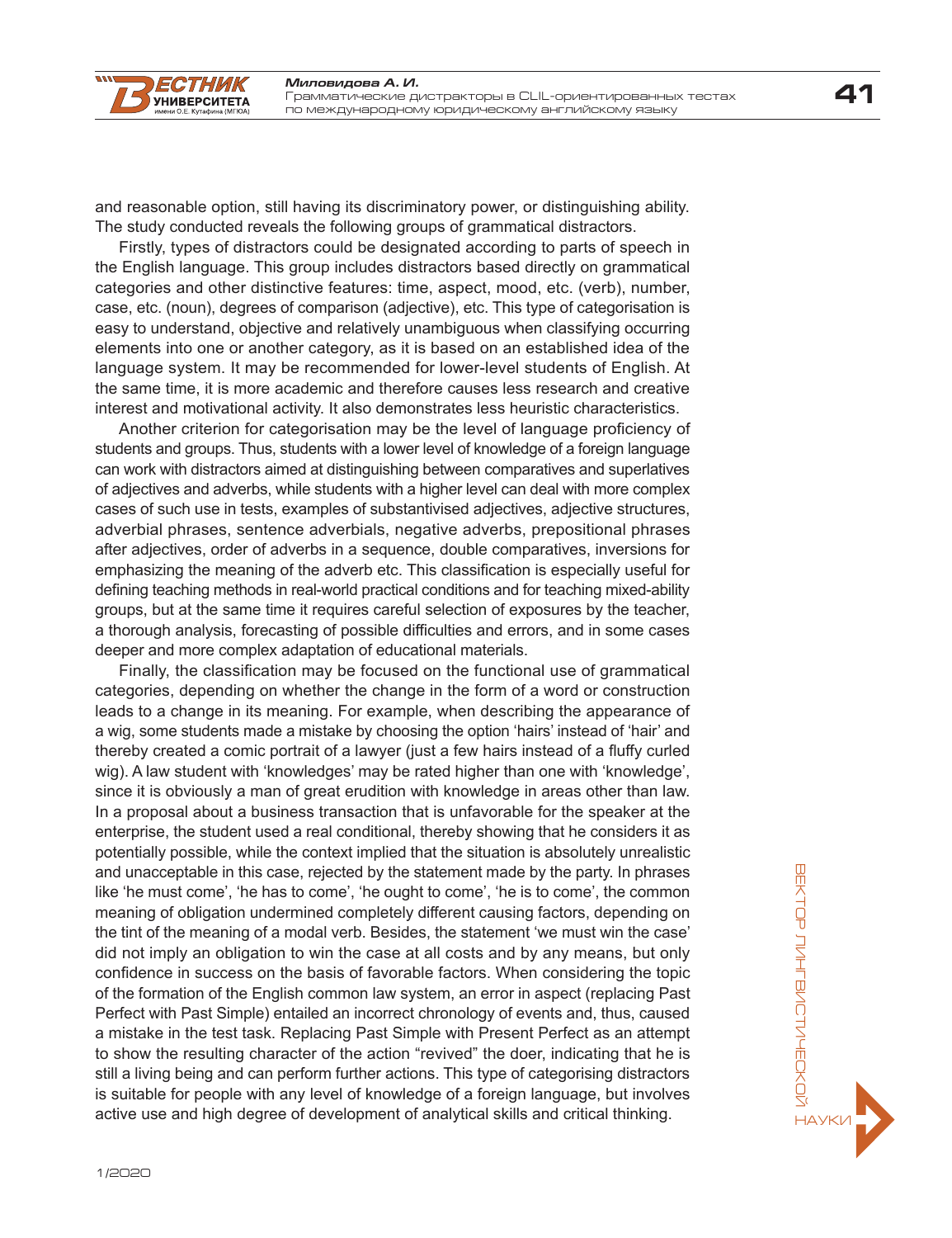

### **The methodological potential of grammatical distractors in teaching legal English**

Any test is primarily a part of an assessment, which allows the teacher to evaluate the achievements of students and plan further directions for expanding their knowledge, development of their skills and abilities. On the other hand, it allows the student to receive an objective assessment of his level at the moment, analyse the dynamics of his development, and notice what aspects require more in-depth study. However, the capabilities of tests and distractors are not limited only to the diagnostic function. Considering a test as a stressful situation aimed at setting grades, affecting further academic credits and a position in a career hierarchy is being replaced by considering it as a challenging and stimulating type of activity. It can be a means of developing the skills of autonomous learning, the great importance of which has already been mentioned earlier, creating a positive learning atmosphere, encouraging the spirit of competition and thereby increasing motivation. «Teaching requires making assessment a natural process and an integral part of self-reflexive exercise. It's not only during formal tests and final controls that students should be aware of their progress, but also at each complete stage of learning. Forming the right attitude to any assessment is essential, as it provides psychological comfort. Regarding a test, an additional task, or the fact of putting a mark as a type of punishment for some faults is counterproductive. The level of responsibility for the sufficient performance of tasks should not be underestimated, but it is necessary to make assessments viewed as a challenge, i.e. something that has to be done in order to achieve something of the higher level. $\mathbf{v}^6$ 

After completing a test, in addition to the usual discussion of errors made and of correct options expected, various follow-up exercises can be offered. For example, a teacher, and then each student takes a sentence and replaces one word in it with a nonexistent one (abcd), but in the same grammatical form (abcdED). Another student must guess which part of speech this is, name the grammatical categories of the word, and make suppositions about its meaning. Suppose a student gets a sentence: 'A company is formed upon the issuance of a certificate of incorporation by the appropriate governmental authority'<sup>7</sup> . For example, from the CLIL point of view, such options will be more productive (one proposal involves one omission, in this example, possible options are shown together for more convenience): 'a company is abcd upon the issuance of a abcd of incorporation by the appropriate government authority'. In the first case, it is necessary to guess that a part of the passive voice construction is missing, and it is a part of the predicate in the sentence. The student can offer options: 'formed', 'made', 'established'. On the other hand, the expression 'to form a company' is the item of the active topical vocabulary (law of companies) and an element of content. In the second case, guessing the missing word implies knowledge of the grammatical pattern 'the smth of smth' and at the same time, the term 'certificate of incorporation' is from the vocabulary list of this thematic section. If the language component only is to be focused on, the following options can be proposed: 'abcd company is formed

<sup>6</sup> *Milovidova A.* Choosing the focus of CLIL assessment for teaching legal English. P. 34.

International legal English : a course for classroom or self-study use. Cambridge University Press, 2006. P. 20.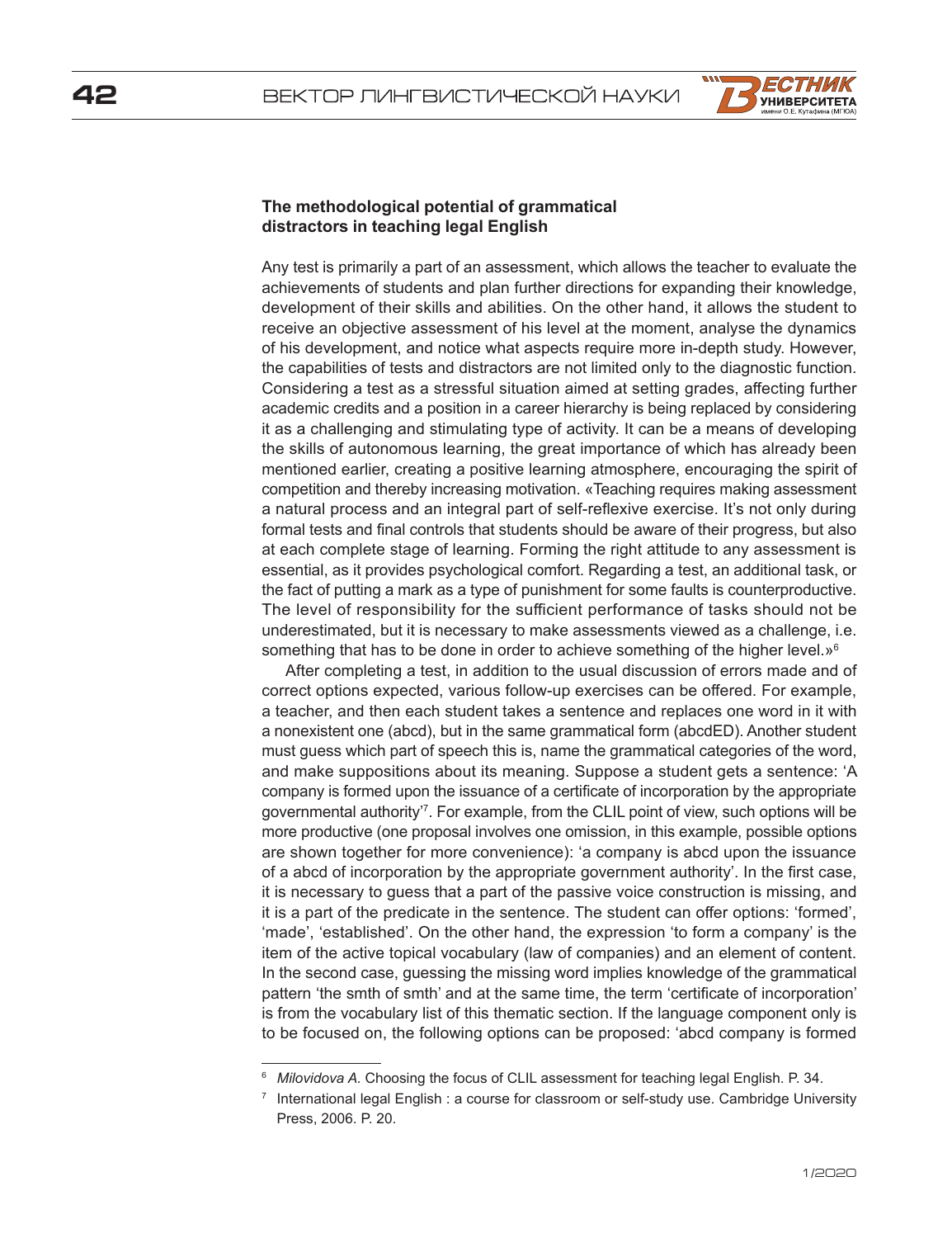abcd the issuance of a certificate of incorporation abcd the appropriate government authority'. In this case, knowledge of the rules for the use of the article, prepositional structures, and the typical construction of the passive voice is being checked.

Other types of working with distractors may include: peer-correction and peerdiscussions, labeling types of mistakes and misleading options, trying to identify distractors and their nature, compiling the students' own mini-tests (5—10 points each), compiling of different types of tests (one type for one pair of students, another one for another pair, etc.). A collective discussion may involve an individual feedback about what influenced the choice of the wrong option: lack of knowledge, unfamiliar grammatical structure, inattentiveness, haste in making a decision, an attempt to guess the answer instead of a thoughtful analysis of possible options. Perhaps the distractor was composed correctly and the choice of the student was influenced by his 'mostness': the option was the most obvious, the most familiar or unfamiliar, the most frequently used, the easiest, the longest etc.

Having identified that the cause of an individual error or the most frequent mistakes made by a particular group of students was specific grammatical difficulties, patterns, or forms, the teacher can offer to systematise the theory on the topic again, elicit more examples, visualise the material for a better-structured presentation, ask students to write sentences using the challenging construction in their native language and exchange them so that group mates could translate it into a foreign language. Students should be encouraged to demonstrate their adequate perception of distractors as assisting aids in identifying strengths and weaknesses in mastering the material, but not as a way to reduce grades or any kind of disfavour from the test compiler.

#### **Conclusion**

 $\overline{I}$ 

*ECTHWK* **УНИВЕРСИТЕТА** 

So, grammatical distractors, correctly selected and placed in the tasks, not only allow students to check the level of their language accuracy, but also to raise motivation, to develop the necessary skills of educational cooperation and productive self-expression, to encourage exchange of opinions, tolerance towards each other. They support the method of learning by learning, helping students feel their involvement in the learning process, outlining their own directions of self-education, allowing them to become creators of real communication situations, which will certainly be helpful in the future. They also demonstrate the role of grammar as a set of special 'language game' rules, following which is not only leads to fulfilling the requirements of teaching aids, but also expands the possibilities of using the resources of a foreign language to express more complex and detailed ideas, moving away from familiar patterns. Focusing on grammar does not imply a refusal to actively monitor the development of specific vocabulary; on the contrary, it makes it more diverse, demonstrating the unity of different language levels for the purposes of communication. The topic of working with grammatical distractors can be applied and adapted for the study of English for specific purposes by representatives of other professions other than that of a lawyer.